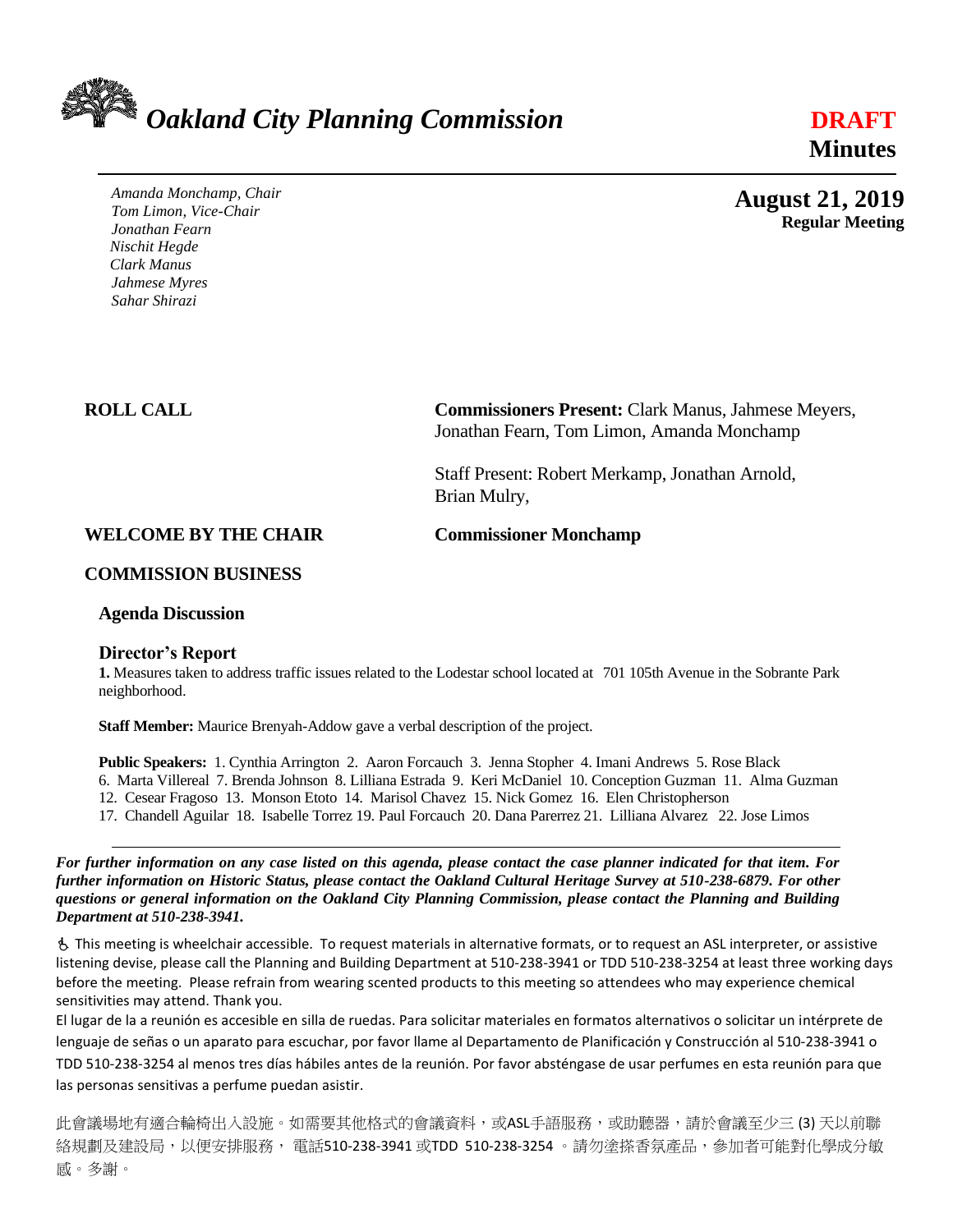23. Saryia White

**2.** Site and building improvements to the Oakland Museum of California (OMCA) located at 1000 Oak Street (bounded by 10th, Oak and 12th Streets). Both staff and applicant will make presentations.

**Staff Member:** Mike Rivera gave a verbal description of the project Public Speakers: None

**Applicant:** Laurie Fougherty, Director of OMCA and Presentation team Habinero and Associates with Hood Design gave a PDF Presentation of the project.

**3.** Report to the Planning Commission on the outcome of the Small-Cell Wireless Telecommunications Facilities Standards.

**Staff member:** PC Secretary, Robert Merkamp gave a verbal descrioption of the project

**Public Speakers:** 1. Donte Williams 2. Alexis Schroder 3. Sharon Collier 4. Patrick Wielde 5. Marco Montoya 6. Johanna Finney

| <b>Committee Reports</b>      | <b>None</b> |
|-------------------------------|-------------|
| <b>Commission Matters</b>     | <b>None</b> |
| <b>City Attorney's Report</b> | <b>None</b> |

# **OPEN FORUM**

At this time members of the public may speak on any item of interest within the Commission's jurisdiction. At the discretion of the Chair, speakers are generally limited to two minutes or less if there are six or less speakers on an item, and one minute or less if there are more than six speakers.

**Public Speakers:** 1. Naomi Schiff

**Motion:** Jahemes moved to re-open Open Forum [after item #2]

**Seconded by:** Commissioner Manus

**Action:** 4 Ayes, 0 Noes, 1 absent

**Public Speakers (after Open Forum Re-Open):** None

**Public Hearing**: Closed by Commissioner Limon

# **CONSENT CALENDAR**

The Commission will take a single roll call vote on all of the items listed below in this section. The vote will be on approval of the staff report and recommendation in each case. Members of the Commission may request that any item on the Consent Calendar be singled out for separate discussion and vote.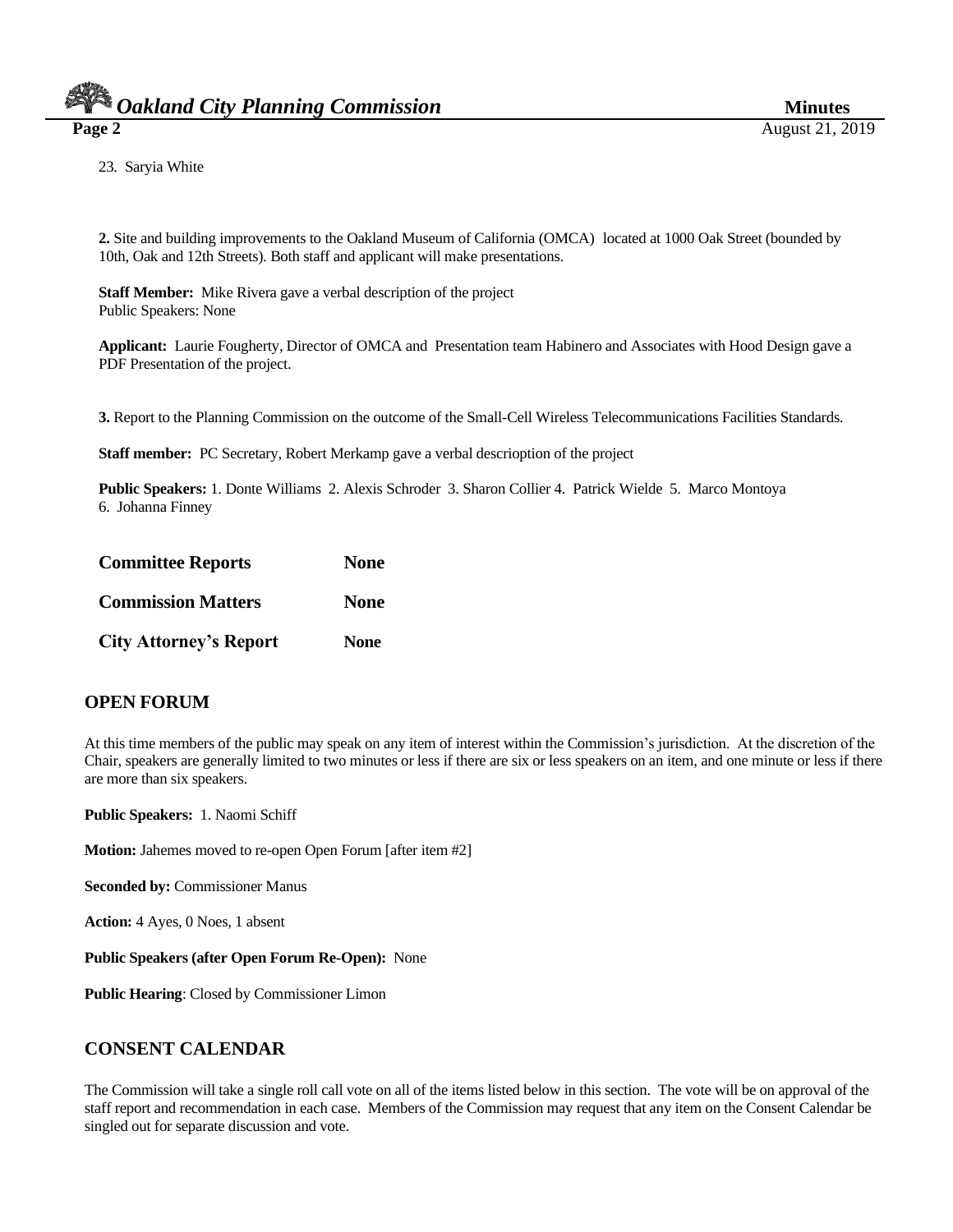*Oakland City Planning Commission Minutes* 

# **PUBLIC HEARINGS**

The hearing provides opportunity for all concerned persons to speak; the hearing will normally be closed after all testimony has been heard. If you challenge a Commission decision in court, you will be limited to issues raised at the public hearing or in correspondence delivered to the Planning and Building Department, at, or prior to, the public hearing.

The Commission will then vote on the matter based on the staff report and recommendation. If the Commission does not follow the staff recommendation and no alternate findings for decision have been prepared, then the vote on the matter will be considered a "straw" vote, which essentially is a non-binding vote directing staff to return to the Commission at a later date with appropriate findings for decision and, as applicable, conditions of approval that the Commission will consider in making a final decision.

If you wish to be notified on the decision of an agenda item, please indicate the case number and submit a self-addressed stamped envelope, for each case.

Planning Commission decisions that involve "major" cases (e.g., major variances, major conditional use permits) are usually appealable to the City Council. If any interested party seeks to challenge such decision in court, an appeal **must be filed** within ten (10) calendar days of the date of the announcement of the Planning Commission decision and by 4:00 p.m. An appeal shall be on a form provided by the Planning and Building Department, and submitted to the same at 250 Frank H. Ogawa Plaza, Suite 2114, to the attention of the case planner. The appeal shall state specifically wherein it is claimed there was error or abuse of discretion by the Planning Commission or wherein their decision is not supported by substantial evidence and must include payment of the required fee in accordance with the City of Oakland Master Fee Schedule. Failure to timely appeal will preclude you from challenging the City's decision in court. The appeal itself must raise each and every issue that is contested, along with all the arguments and evidence in the record which supports the basis of the appeal; failure to do so will preclude you from raising such issues during your appeal and/or in court. However, the appeal will be limited to issues and/or evidence presented to the Planning Commission prior to the close of the Planning Commission's public hearing on the matter.

Any party seeking to challenge a final decision in court must do so within ninety (90) days of the date of the announcement of a final decision, pursuant to Code of Civil Procedure section 1094.6, unless a shorter period applies.

| <b>Location:</b>                    | 500 Kirkham Street and 1255 $7th$ Street (The site is bounded by Union, 5 <sup>th</sup> , and $7th$ |
|-------------------------------------|-----------------------------------------------------------------------------------------------------|
|                                     | Streets and is located one block east of the West Oakland BART station.                             |
| <b>Assessor's Parcel Number(s):</b> | 004-0049-008-00; -009-00; -010-00; and 004-0051-018-02                                              |
| <b>Proposal:</b>                    | To construct a total of 1,032 residential units (including 85 very low-income affordable            |
|                                     | units), approximately 35,000 square feet of retail $\&$ commercial flex space, 59 parking           |
|                                     | spaces, and privately maintained but publicly accessible dog park, playground area, and             |
|                                     | pedestrian pathways. The final project will be phased as follows: Phase 1 includes all              |
|                                     | horizontal improvements, including a temporary parking lot, and construction of Building 1,         |
|                                     | an 84-foot high mid-rise; Phase 2 includes vertical development of Building 2, an 84-foot           |
|                                     | high mid-rise; and Phase 3 includes vertical development of Building 3, a 338-foot high-rise        |
|                                     | and a street-level 59 space parking garage accessed from Union Street.                              |
| Applicant:                          | Panoramic Interests                                                                                 |
| <b>Contact Person/Phone Number:</b> | Zac Shore (415) 701-7002                                                                            |
| Owner:                              | 500 Kirkham, LLC                                                                                    |
| <b>Case File Number:</b>            | PLN17428; and PUDF07-PUDF01, -PUDF02, & -PUDF03                                                     |
| <b>Planning Permits Required:</b>   | Planned Unit Development and Phased Final Development Plans; Minor Conditional Use                  |
|                                     | Permit; Regular Design Review; and Vesting Tentative Tract Map Subdivision.                         |
| <b>General Plan:</b>                | Community Commercial / West Oakland Specific Plan (WOSP)                                            |
| Zoning:                             | S-15W Transit Oriented Development Zone                                                             |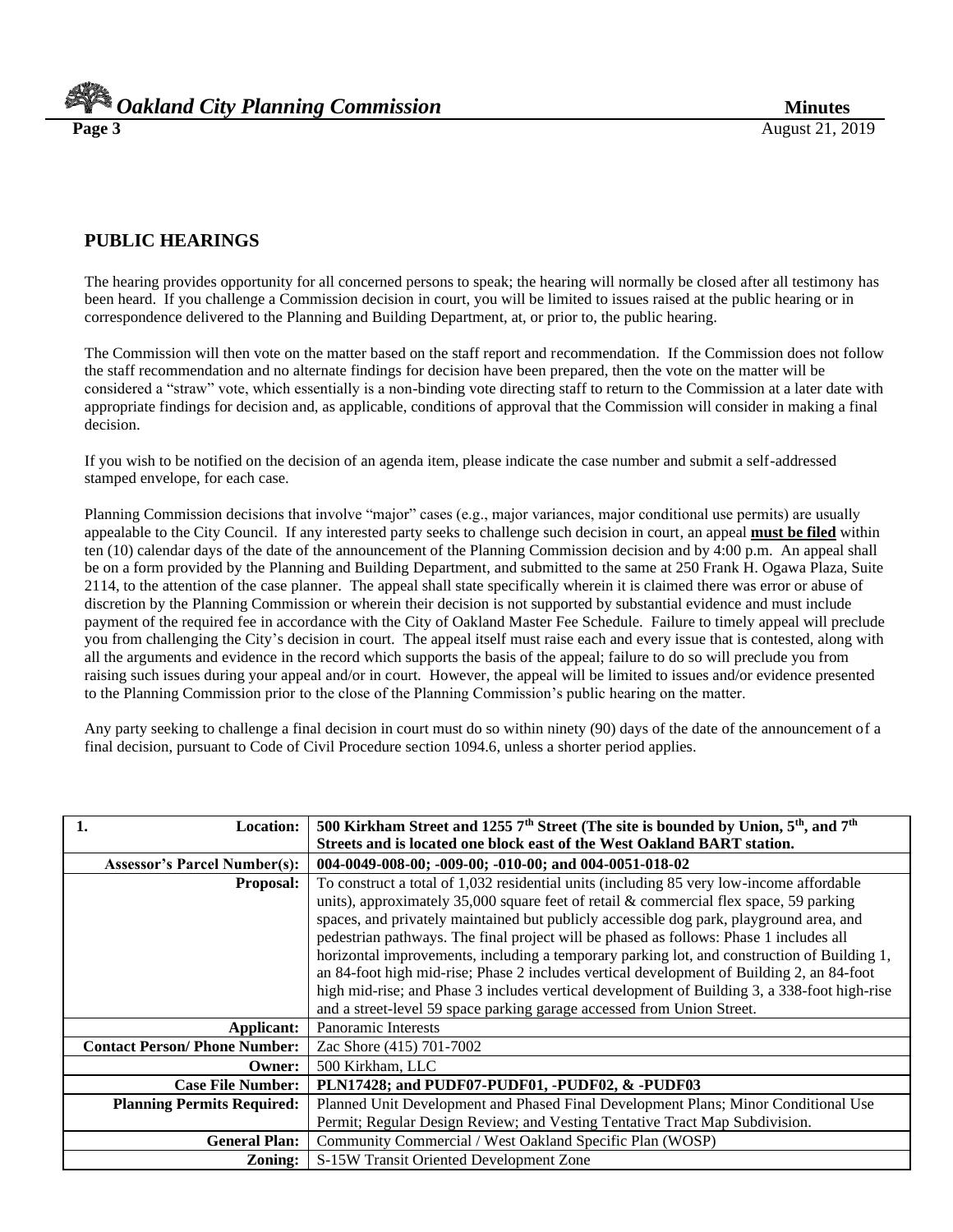| <b>Environmental Determination:</b> | A detailed CEQA (California Environmental Quality Act) Analysis was prepared for this      |
|-------------------------------------|--------------------------------------------------------------------------------------------|
|                                     | project which concludes that the development proposal satisfies each of the following CEQA |
|                                     | Guidelines: (A) 15164 - Addendum to EIRs; (B) 15183 - Projects Consistent with a           |
|                                     | Community Plan, General Plan, or Zoning; and (C) 15168- Program EIRs and                   |
|                                     | Redevelopment Projects; and (D) 15183.3- Qualified Infill Projects. Each of the foregoing  |
|                                     | provides a separate and independent basis for CEQA compliance. The CEQA Analysis           |
|                                     | document may be reviewed at the Bureau of Planning offices, located at 250 Frank Ogawa     |
|                                     | Plaza, 2nd Floor or online at the following link at                                        |
|                                     | http://www2.oaklandnet.com/government/o/PBN/OurServices/Application/DOWD009157             |
|                                     | (500 Kirkham CEQA Analysis / Item #85). The LUTE (Land Use Transportation Element)         |
|                                     | EIR which can also be viewed at the following link at                                      |
|                                     | http://www2.oaklandnet.com/government/o/PBN/OurServices/Application/DOWD009158             |
|                                     | (LUTE / Item #1)                                                                           |
| <b>Historic Status:</b>             | Non-historic Property                                                                      |
| <b>City Council District:</b>       | 3                                                                                          |
| <b>Finality of Decision:</b>        | Appealable to City Council within 10 days                                                  |
| <b>For Further Information:</b>     | Contact Case Planner Mike Rivera at (510) 238-6417 or by email at                          |
|                                     | mrivera@oaklandca.gov.                                                                     |

**Staff Member:** Mike Rivera gave a verbal description of the project

**Applicant:** Presentation made by Marcus Johnson, Community Relations, Patrick Kennedy owner of Panormic Interests gave a visual presentation.

**Public Speakers:** 1. Todd David 2. Ronnie Steward 3. Ed Dillard 4. Monte Nytoto 5. Aisha Brown 6. Ronald Mohammad 6. Jabari Herbert 7. Eddie Dillard 8. Janet Patterson 9. Michael Oletungynunard 10. Mark Vauss 11. Mike Trim 12. Sam Marks 13. Steve Flannigan 14. Poncho Katchingue 15. Aliff Brown 16. Jen Liu 17. Donna Inshobrinkman 17. Kevin Pelzgon 18. Susan Mernet 19. Scott Elder 20. John Monoit 21. Michael Skinner 22. Del Milton 23. Andrea Skluver 24 Susie Smith 25. Brighet Gammage 26. Joyce Guy 27. Tessa Nicholas 28. Mark Lipsid 29. Carl Green 30. Earnest Brown 31. Bom Boden 32. Robert Marshall 33. Dariana Brizzo 34. Buddy Bean 35. Alexis Frank 36. Greg Nash 37.

**Motion by:** Commissioner Manus to affirm staff's environmental determination and adopt the attached CEQA findings and approve the project including the PUD3-FDP's conditional use permit vesting tentative track map and regular track map subject to the attached findings and conditions including the SCAMMRP

**Seconded By:** Commissioner Jahmese Myers

**Action:** 4 Ayes, 0 Noes, 1 Absent

**\*** Commissioner Monchamp recused for this item

| <b>Location:</b>                    | 5200 and 5276 Broadway                                                                                                                                                                     |
|-------------------------------------|--------------------------------------------------------------------------------------------------------------------------------------------------------------------------------------------|
| <b>Assessor's Parcel Number(s):</b> | 014-1243-001-01 and 014-1246-002-00                                                                                                                                                        |
| <b>Proposal:</b>                    | Scoping session for environmental review of a proposal to redevelop the California College of<br>Arts Oakland Campus property (Parcel 1) and the adjacent Clifton Hall property (Parcel 2) |
|                                     | which requires a General Plan Amendment and Rezoning. The project subject to CEQA                                                                                                          |
|                                     | includes:                                                                                                                                                                                  |
|                                     | Development on Parcel 1: Current Campus<br>1)                                                                                                                                              |
|                                     | Demolition of 10 buildings<br>a.                                                                                                                                                           |
|                                     | New Construction: 554 residential units<br>b.                                                                                                                                              |
|                                     | Four perimeter residential buildings ranging from 5 to 8 stories                                                                                                                           |
|                                     | One residential tower at 19 stories<br>11.                                                                                                                                                 |
|                                     | 24,000 square feet of affordable arts production space<br>111.                                                                                                                             |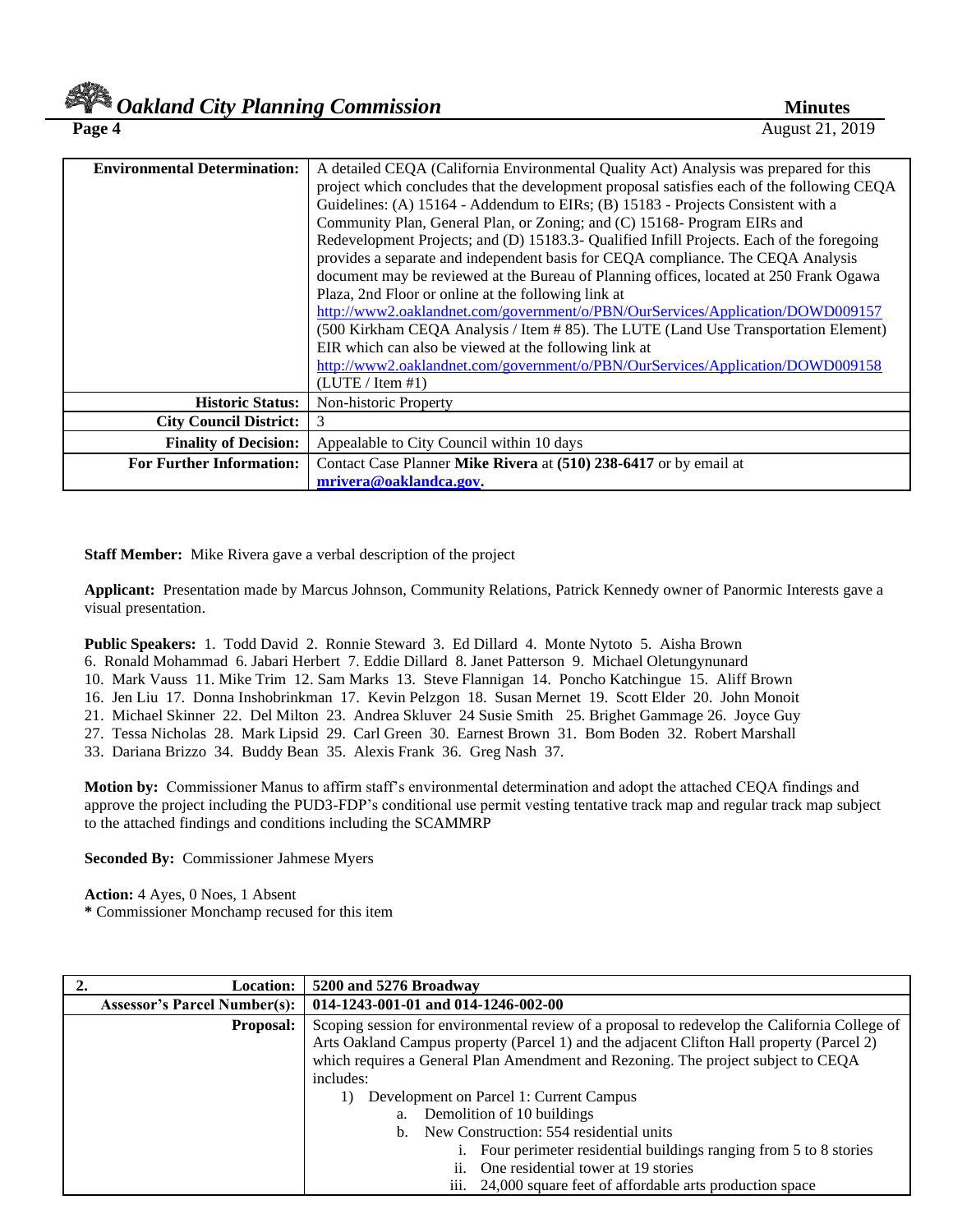# *Oakland City Planning Commission Minutes*

**Page 5** August 21, 2019

|                                      | iv. 367-space automobile parking garage; 554 bicycle parking spaces                      |  |
|--------------------------------------|------------------------------------------------------------------------------------------|--|
|                                      | Renovation of 3 historic structures<br>$c_{\cdot}$                                       |  |
|                                      | i. 6,500-square feet of office space for arts non-profits                                |  |
|                                      | ii. 3,780-square feet office/interpretative center                                       |  |
|                                      | d. 1.71 acres of public open space; 0.34 acres of group-usable open space                |  |
|                                      | Development on Parcel 2: Clifton Hall<br>2)                                              |  |
|                                      | a. Convert a 120 bed/57 room dormitory to 35 affordable residential units for            |  |
|                                      | artists                                                                                  |  |
|                                      | General Plan Amendment<br>3)                                                             |  |
|                                      | a. Parcel 1 from Institution Land Use to Community Commercial Land Use                   |  |
|                                      | Parcel 2 from Urban Residential Land Use to Community Commercial Land<br>b.              |  |
|                                      | Use                                                                                      |  |
|                                      | Rezoning: From RM-3/CN-1 to CC-2 for both parcels<br>4)                                  |  |
|                                      | Parcel 1: Change from a 35-foot Height Area to 90- and 160-foot Height<br>a.             |  |
|                                      | Areas                                                                                    |  |
|                                      | Parcel 2: Change from a 35-foot Height Area to a 45-foot Height Area<br>$\mathbf{b}$ .   |  |
| Applicant:                           | Arts Campus, LLC                                                                         |  |
| <b>Contact Person/ Phone Number:</b> | Marc Babsin (415) 489-1313                                                               |  |
| Owner:                               | California College of the Arts                                                           |  |
| <b>Case File Number:</b>             | <b>ER19003</b>                                                                           |  |
| <b>Planning Permits Required:</b>    | Design Review, Planned Unit Development (PUD), Tree Permit                               |  |
| <b>General Plan:</b>                 | Institutional, Urban Residential                                                         |  |
| Zoning:                              | CN-1, RM-3                                                                               |  |
| <b>Environmental Determination:</b>  | Staff has determined that an Environmental Impact Report (EIR) will be prepared for this |  |
|                                      | project. A NOP to prepare the EIR was published on June 21, 2019. The comment period for |  |
|                                      | the NOP ends on August 23, 2019.                                                         |  |
| <b>Historic Status:</b>              | B-1+ Local Register, API                                                                 |  |
| <b>City Council District:</b>        |                                                                                          |  |
|                                      | Receive public and Planning Commission comments about what information and analysis      |  |
| <b>Action to be Taken:</b>           | should be included in the EIR.                                                           |  |
| <b>For Further Information:</b>      | Contact Case Planner Rebecca Lind at (510) 238-3472 or by email at rlind@oaklandca.gov.  |  |

**Motion made by:** Jahmese Myers to continue Item #2 to a date certain of October 16, 2019 PC meeting where members of the public are welcome to share their comments and to extend the comment period to October 18, 2019 and prior to the end of the NOP period that this item must go back to the Landmarks board.

**Seconded by:** Commissioner Fearn

**Action:** 5 Ayes, 0 Noes

**\*\*\*Item to Re-Open in Open Forum for potential Public Speakers due to continuance.**

# **APPEALS**

The Commission will take testimony on each appeal. If you challenge a Commission decision in court, you will be limited to issues raised at the public hearing or in correspondence delivered to the Planning and Building Department, at, or prior to, to the public hearing; provided, however, such issues were previously raised in the appeal itself.

Following testimony, the Commission will vote on the staff report and recommendation. If the Commission reverses/overturns the staff decision and no alternate findings for decisions have been prepared, then the vote on the matter will be considered a "straw" vote, which essentially is a non-binding vote directing staff to return to the Commission at a later date with appropriate findings for decision and, as applicable, conditions of approval that the Commission will consider in making a final decision. Unless otherwise noted, the decisions in the following matters are final and not administratively